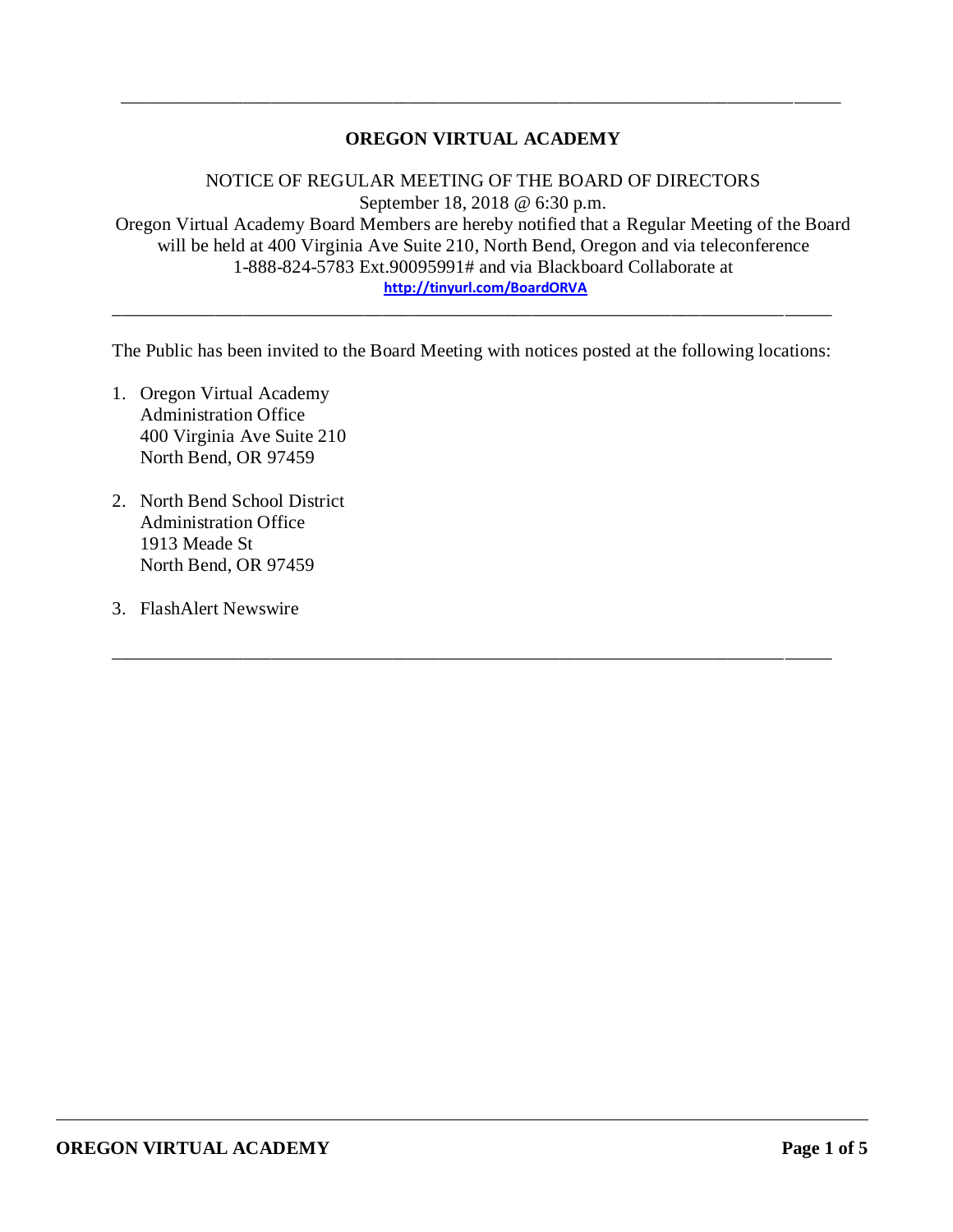#### **AGENDA REGULAR MEETING AGENDA**

## **BOARD OF DIRECTORS OREGON VIRTUAL ACADEMY**

**Tuesday, September 18th , 2018 6:30 p.m.** ORVA Office 400 Virginia Ave Suite 210 North Bend, OR 97459

# **INSTRUCTIONS FOR PRESENTATIONS TO THE BOARD BY PARENTS AND CITIZENS**

The Oregon Virtual Academy welcomes your participation at the School's Board meetings. The purpose of a public meeting of the Board of Directors is to conduct the affairs of the School in public. We are pleased that you are in attendance and hope that you will visit these meetings often. Your participation assures us of continuing community interest in our School. To assist you in the ease of speaking/participating in our meetings, the following guidelines are provided.

- 1. Agendas are available to all audience members at the door to the meeting or by requesting the agenda from School Officials (541-751-8060).
- 2. The "Public Comment" portion is set aside for members of the audience to raise issues that are not specifically on the agenda. These presentations are limited to three (3) minutes and total time allotted to non-agenda items will not exceed fifteen (15) minutes. The Board may give direction to staff to respond to your concern or you may be offered the option of returning with a citizen-requested item.
- 3. When addressing the Board, speakers are requested to stand, to state their name and address, and to adhere to the time limits set forth.
- 4. Citizens may request that a topic related to school business be placed on a future agenda by submitting a written request at least seventy-two (72) hours in advance of any regular meeting. Once such an item is properly placed on the agenda, the Board can respond, interact, and act upon the item.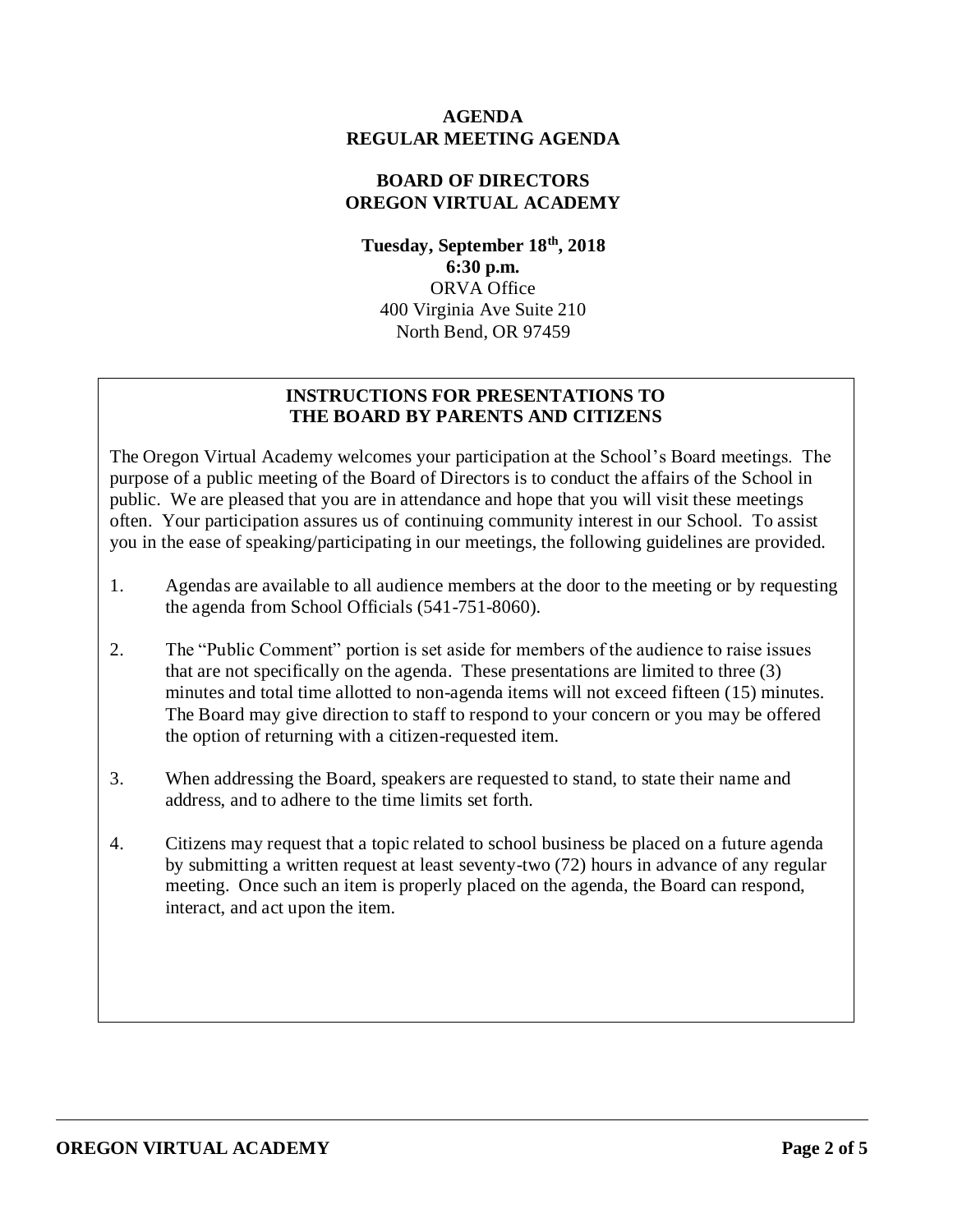#### **I. PRELIMINARY**

**1.** CALL TO ORDER

Meeting was called to order by the Board Chair at P.M.

**2.** Roll Call

| <b>Member</b>       | <b>Title</b>  | Term      | <b>Present</b> | <b>Absent</b> | In | Out |
|---------------------|---------------|-----------|----------------|---------------|----|-----|
| Mr. Paul Tannahill  | Member        | 2015-2018 |                |               |    |     |
| Mr. Michael Herndon | Member        | 2015-2018 |                |               |    |     |
| Ms. Terri Bennink   | Secretary     | 2016-2019 |                |               |    |     |
| Mr. Steven Isaacs   | Member        | 2016-2019 |                |               |    |     |
| Mr. Brian Bray      | Chairman      | 2016-2019 |                |               |    |     |
| Mr. Barry Jahn      | Vice Chairman | 2017-2020 |                |               |    |     |
| Vacant              | Member        | 2017-2020 |                |               |    |     |

### **II. COMMUNICATIONS**

**A)** PUBLIC COMMENTS:

No individual comment shall be for more than three (3) minutes and the total time for this purpose shall not exceed fifteen (15) minutes. Board members may respond to comments however no action can be taken. The Board may give direction to staff following comment.

- **B)** BOARD/STAFF DISCUSSION
	- 1. School Informational Reports
		- a. HOS Report S. Werlein, HOS
		- b. Review of Financial Packet (through August 2018) -M. Herndon, Board Treasurer
		- c. Credit Card Charges (through August 2018) M. Caldwell, Office Manager
	- 2. Board of Directors Discussion:
		- a. Committee Updates
			- i) Finance Committee M. Herndon, Board Member
			- ii) The ORVA Forum B. Jahn, Board Member
			- iii) Professional Services Committee B. Bray, Board Member
			- iv) Policy Committee M. Herndon, Board Member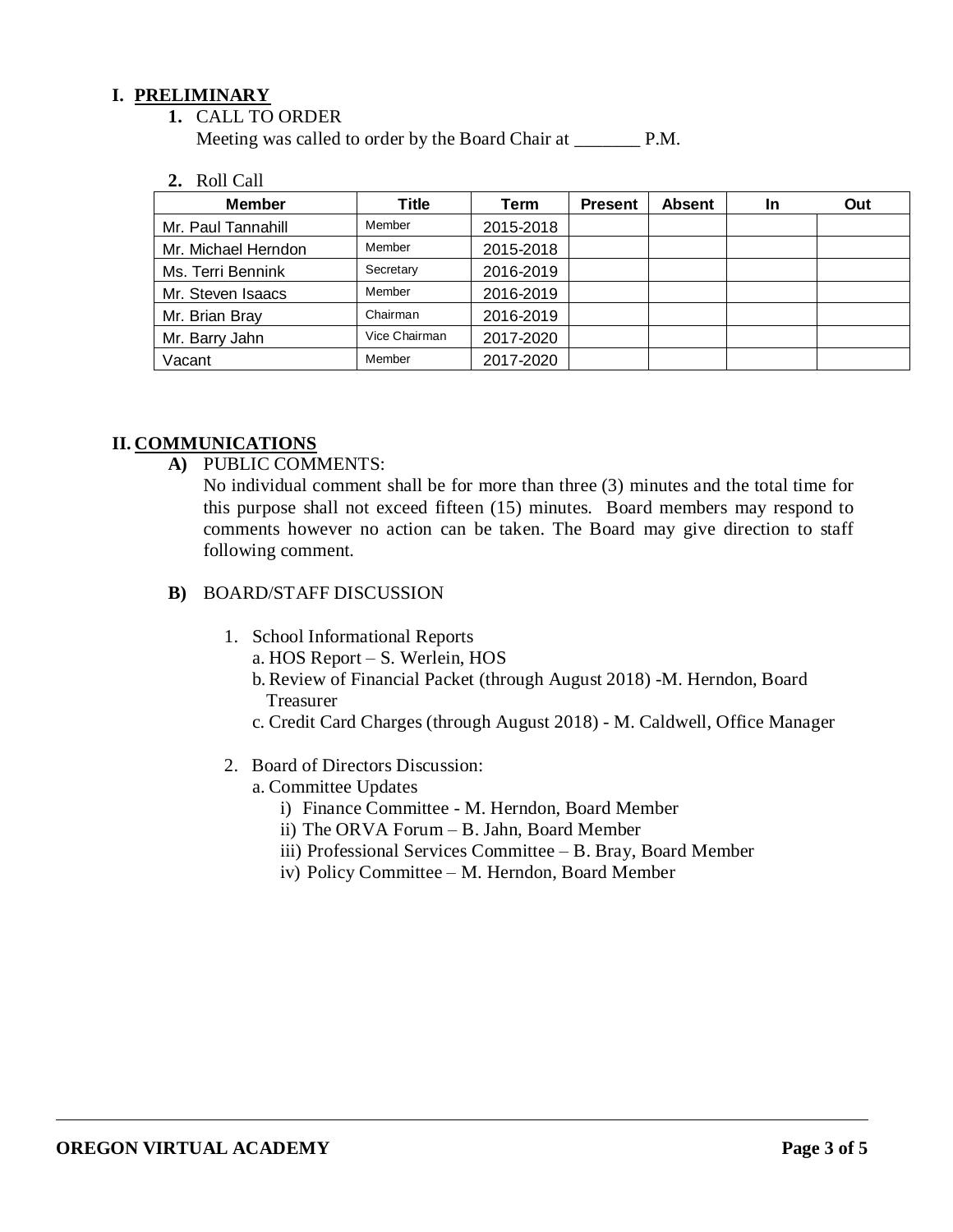## **III. CONSENT AGENDA ITEMS**

All matters listed under the consent agenda are considered by the Board to be routine and will be approved/enacted by the Board in one motion in the form listed below. Unless specifically requested by a Board member for further discussion or removed from the agenda, there will be no discussion of these items prior to the Board votes on them. The Head of School recommends approval of all consent agenda items.

#### **1.** ITEMS FOR APPROVAL

- 1. Previous Meeting Minutes
	- a. August 21st, 2018
- 2.New Hires
	- a. Emily Borrego, Middle School Math Teacher
	- b. Theresa Cruz, Middle School Advisor
	- c. Crosby Bromley, High School PE Teacher
	- d. Erin Brazel, Middle School PE Teacher
	- e. Joye Otto, High School ELA Teacher
	- f. Jennifer Giles, Middle School Science Teacher
	- g. Antony Trilli, Substitute Teacher
	- h. Michael Hawkins, MS to HS Bridge Coordinator
	- i. Allison Manley, Middle School Health Teacher
	- j. Darcie Gay, Middle School Science Teacher
	- k.Macy Holmes, Family Resource Coordinator
- 3.Resignations
	- a. Kelly Schuler, High School Advisor

# **IV. ACTION ITEMS**

**1.** IV-BDRPT-01\_09-18-18

Discussion and Possible Action Regarding the 2018-2019 Staff Handbook.

| <b>Member</b>       | <b>Motion</b> | Aye            | <b>No</b>         | <b>Abstain</b> | <b>Absent</b> |
|---------------------|---------------|----------------|-------------------|----------------|---------------|
| Mr. Paul Tannahill  |               |                |                   |                |               |
| Mr. Michael Herndon |               |                |                   |                |               |
| Ms. Terri Bennink   |               |                |                   |                |               |
| Mr. Steven Isaacs   |               |                |                   |                |               |
| Mr. Brian Bray      |               |                |                   |                |               |
| Mr. Barry Jahn      |               |                |                   |                |               |
| Vacant              |               |                |                   |                |               |
| Motion              | Carried ()    | Not Carried () | Vote, (A) (N)(Ab) | Tabled ()      |               |